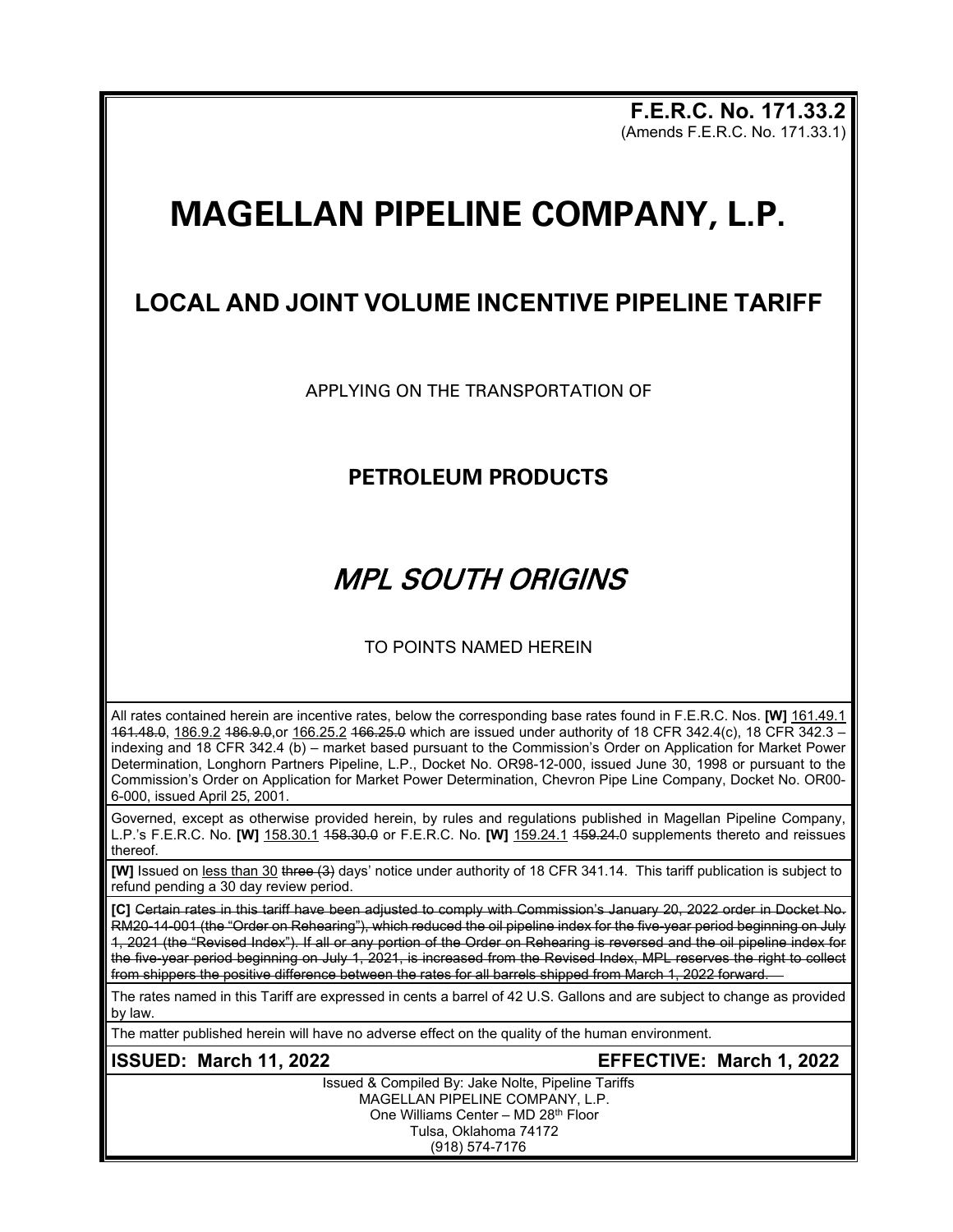| PIPELINE INCENTIVE PROGRAM |                                                                                                                                                                                                                                                                                                                                                                                                                                                                                                                                                                                                                                                                                                           |                                                                                                                                                                                                                     |             |                                             |  |
|----------------------------|-----------------------------------------------------------------------------------------------------------------------------------------------------------------------------------------------------------------------------------------------------------------------------------------------------------------------------------------------------------------------------------------------------------------------------------------------------------------------------------------------------------------------------------------------------------------------------------------------------------------------------------------------------------------------------------------------------------|---------------------------------------------------------------------------------------------------------------------------------------------------------------------------------------------------------------------|-------------|---------------------------------------------|--|
| <b>ITEM</b><br><b>NO</b>   | From: Texas City, TX (Galveston County)                                                                                                                                                                                                                                                                                                                                                                                                                                                                                                                                                                                                                                                                   | <b>QUARTERLY VOLUME INCENTIVE PROGRAM</b><br>To: Pasadena, TX (Harris County) and/or MPL Galena Park, Jct. (Holland Ave Jct) (Harris County), TX                                                                    |             |                                             |  |
|                            | 1. Rates set forth in this Item apply to deliveries of Petroleum Products from the Single Incentive Rate Origin defined<br>as Texas City, TX to the Incentive Destinations defined as Pasadena, TX and/or MPL Galena Park, Jct. (Holland<br>Ave Jct) (Harris County), TX.                                                                                                                                                                                                                                                                                                                                                                                                                                 |                                                                                                                                                                                                                     |             |                                             |  |
|                            | Any Shipper desiring to avail itself of the Incentive Rate, as set forth herein must satisfy all of the following provisions<br>to be a "Participating Shipper"<br>Shipper must enter into a prior written commitment with Carrier.<br>The Effective Date of this commitment will be on the first day of the first calendar month following receipt<br>by Carrier of the executed written commitment from the Shipper or agreed upon Effective Date.<br>The Minimum Quarterly Volume Requirement shall be 14,875,000 barrels delivered Quarterly by Shipper<br>from the Single Incentive Rate Origin to the Incentive Destinations defined herein. "Quarterly" means any<br>three (3) consecutive months. |                                                                                                                                                                                                                     |             |                                             |  |
|                            | 2. In addition to the terms and conditions contained in this item, all applicable rules and regulations in MPL's F.E.R.C.<br>No. [W] 158.30.1 458.30.0, and any exceptions referenced in F.E.R.C. No. [W] 161.49.1 464.48.0, Item 400 or<br>F.E.R.C. No. [W] 186.9.2 486.9.0, and any supplements thereto and reissues thereof, also apply.                                                                                                                                                                                                                                                                                                                                                               |                                                                                                                                                                                                                     |             |                                             |  |
|                            | 3. Carrier will invoice the Shipper at the time of shipment and at the rates set out in the following tariff publications as<br>applicable: Item 400 of MPL's F.E.R.C. No. [W] 161.49.1 461.48.0 and Item 200 of MPL's F.E.R.C No. [W] 186.9.2<br>486.9.0, supplements thereto and reissues thereof. Shipper will bear all other applicable charges in MPL's F.E.R.C.<br>No. [W] 158.30.1 458.30.0 and any, supplements thereto and reissues thereof.                                                                                                                                                                                                                                                     |                                                                                                                                                                                                                     |             |                                             |  |
|                            | Incentive Rates:<br>4.                                                                                                                                                                                                                                                                                                                                                                                                                                                                                                                                                                                                                                                                                    |                                                                                                                                                                                                                     |             |                                             |  |
|                            | <b>FROM</b>                                                                                                                                                                                                                                                                                                                                                                                                                                                                                                                                                                                                                                                                                               | <b>TO</b>                                                                                                                                                                                                           |             | <b>Incentive Rate</b><br>(cents per barrel) |  |
| 250                        | Texas City, TX<br>(Galveston County                                                                                                                                                                                                                                                                                                                                                                                                                                                                                                                                                                                                                                                                       | Pasadena, TX (Harris County)                                                                                                                                                                                        |             | [U] $23.70$                                 |  |
|                            |                                                                                                                                                                                                                                                                                                                                                                                                                                                                                                                                                                                                                                                                                                           |                                                                                                                                                                                                                     | Uncommitted | [U] $52.19$                                 |  |
|                            |                                                                                                                                                                                                                                                                                                                                                                                                                                                                                                                                                                                                                                                                                                           | MPL Galena Park Jct. (Holland Ave Jct.)<br>Harris County), TX                                                                                                                                                       | Tier 2      | [U] $54.88$                                 |  |
|                            |                                                                                                                                                                                                                                                                                                                                                                                                                                                                                                                                                                                                                                                                                                           |                                                                                                                                                                                                                     | Tier 3      | [U] $57.10$                                 |  |
|                            | Note: Committed Tiers are defined in MPL's F.E.R.C No. [W] 186.9.2 486.9.0, supplements thereto and<br>reissues thereof.                                                                                                                                                                                                                                                                                                                                                                                                                                                                                                                                                                                  |                                                                                                                                                                                                                     |             |                                             |  |
|                            | 5. Carrier may increase the rates set out in paragraph 4 above if the corresponding base rate in Item 400 of MPL's<br>F.E.R.C. No. [W] 161.49.1 464.48.0 or Item 200 of MPL's F.E.R.C. No. [W] 186.9.2 486.9.0 and any successive<br>issues, reissues and amendment thereto, are increased. The increase will be limited to the same percentage as<br>the corresponding base rate increase. However, if Carrier elects not to take an allowed increase in a given year,<br>then it may take the cumulative increase from the previous increase set forth in this Paragraph in subsequent<br>period.                                                                                                       |                                                                                                                                                                                                                     |             |                                             |  |
|                            | 6.<br>At the end of any Quarter (three (3) consecutive months), if the Shipper has met the Minimum Quarterly Volume<br>Requirement, Carrier will calculate the difference between the rate invoiced under paragraph 3 and the Incentive<br>Rate defined in paragraph 4 multiplied by the actual volume delivered to the defined Destinations from the Single<br>Incentive Rate Origin for Shipper, and Carrier will issue such payment to Shipper the following month after the<br>end of such Quarter.                                                                                                                                                                                                   |                                                                                                                                                                                                                     |             |                                             |  |
|                            |                                                                                                                                                                                                                                                                                                                                                                                                                                                                                                                                                                                                                                                                                                           | 7. Shipper may cancel participation in this program by providing Carrier with 60 days written notice and/or Carrier<br>may cancel this program by providing all participating shippers with 60 days written notice. |             |                                             |  |

Г

 $\overline{\mathbf{1}}$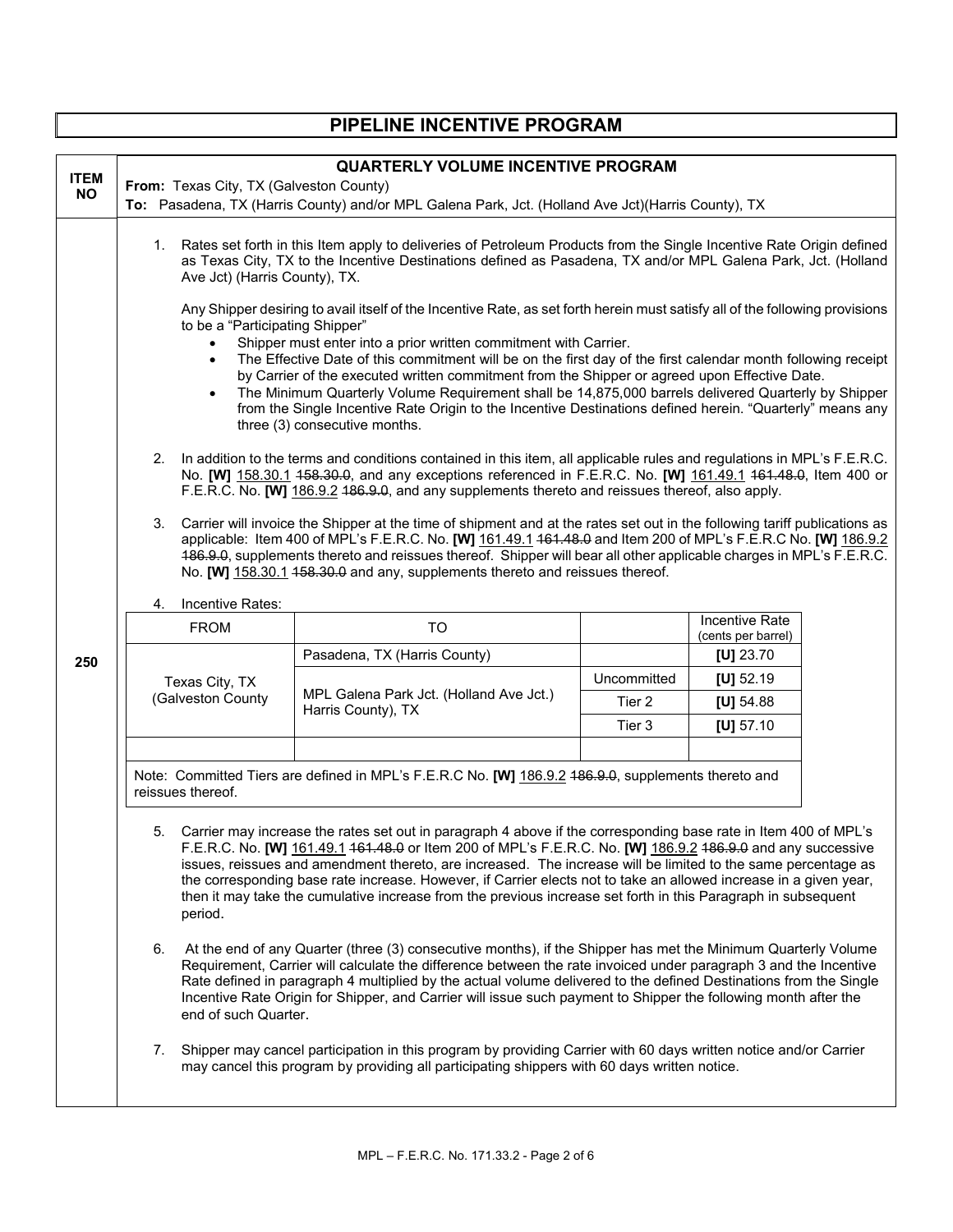## **PIPELINE INCENTIVE PROGRAM**

| <b>ITEM</b><br>NO. | From: East Houston, TX and Galena Park, TX and Port Arthur, TX<br>Santa Teresa (UP Fuel Depot), NM<br>To:                                                                                                                                                                                                                                                                                                                                                                                                                                                                                                                                                                                                                                                                                                                                                                                                                                                                                                                                                                                                                                   |                              | <b>15 - YEAR VOLUME INCENTIVE PROGRAM</b>                                                  |                                                                                                                                                                                                                                                                                                                                                                                                  |  |
|--------------------|---------------------------------------------------------------------------------------------------------------------------------------------------------------------------------------------------------------------------------------------------------------------------------------------------------------------------------------------------------------------------------------------------------------------------------------------------------------------------------------------------------------------------------------------------------------------------------------------------------------------------------------------------------------------------------------------------------------------------------------------------------------------------------------------------------------------------------------------------------------------------------------------------------------------------------------------------------------------------------------------------------------------------------------------------------------------------------------------------------------------------------------------|------------------------------|--------------------------------------------------------------------------------------------|--------------------------------------------------------------------------------------------------------------------------------------------------------------------------------------------------------------------------------------------------------------------------------------------------------------------------------------------------------------------------------------------------|--|
|                    | Rates set forth in this Item apply to the transportation of diesel fuel products meeting all of Carrier's<br>1.<br>published specifications therefor ("Product") from the Incentive Rate Origins defined as East Houston,<br>TX, Galena Park, TX and Port Arthur to the Single Incentive Destination defined as Santa Teresa<br>(UP Fuel Depot), NM.                                                                                                                                                                                                                                                                                                                                                                                                                                                                                                                                                                                                                                                                                                                                                                                        |                              |                                                                                            |                                                                                                                                                                                                                                                                                                                                                                                                  |  |
|                    | following provisions to be a "Participating Shipper"<br>Carrier.                                                                                                                                                                                                                                                                                                                                                                                                                                                                                                                                                                                                                                                                                                                                                                                                                                                                                                                                                                                                                                                                            |                              |                                                                                            | Any Shipper desiring to avail itself of the Incentive Rates, as set forth herein must satisfy all of the<br>Shippers must enter into a prior written Throughput and Deficiency Agreement ("T&D") with<br>The "Commitment Term" shall be at least one hundred eighty (180) months, but not longer                                                                                                 |  |
|                    | than the effectiveness of this Item or any successive issues, reissues, amendments thereto,<br>or extensions as provided for in the T&D. The first (1 <sup>st</sup> ) Contract Year of the Commitment<br>Term will begin on the Service Commencement Date.<br>The Service Commencement Date of this commitment will be defined in the executed T&D<br>$\bullet$                                                                                                                                                                                                                                                                                                                                                                                                                                                                                                                                                                                                                                                                                                                                                                             |                              |                                                                                            |                                                                                                                                                                                                                                                                                                                                                                                                  |  |
|                    | 2.                                                                                                                                                                                                                                                                                                                                                                                                                                                                                                                                                                                                                                                                                                                                                                                                                                                                                                                                                                                                                                                                                                                                          | between Carrier and Shipper. |                                                                                            | In addition to the terms and conditions contained in this item, all applicable rules and regulations in<br>MPL's F.E.R.C. No. [W] 158.30.1 458.30.0, supplements thereto and reissues thereof, for<br>movements from East Houston, TX or Galena Park, TX and F.E.R.C. No. [W] 159.24.1 459.24.0,                                                                                                 |  |
| 400                | for movements from Port Arthur, TX also apply.<br>Shipper must select a Minimum Annual Volume Commitment of either (A) the First Tier Volume<br>3.<br>level of 1,825,000 barrels per year or (B) the Second Tier Volume Level of 2,555,000 barrels per<br>year. The applicable Volume Incentive Rates for each Tier are specified in Paragraph 4 of this Item.<br>If Shipper selects the Minimum Annual Volume Commitment of the First Tier Volume level of<br>1,825,000 barrels, Shipper may make a one-time election to increase its Minimum Annual Volume<br>Commitment to the Second Tier Volume level of 2,555,000 barrels by providing Carrier 60 days<br>advance written notice prior to the Service Commencement Date or at the expiration of any of the<br>first five (5) Contract Years during the Commitment Term. If such election occurs pursuant to such<br>duly-given notice, Shipper will be afforded the Second Tier Volume Incentive Rate specified in<br>Paragraph 4 of this Item effective, as applicable, upon the Service Commencement Date or the<br>Contract Year immediately succeeding the expired Contract Year. |                              |                                                                                            |                                                                                                                                                                                                                                                                                                                                                                                                  |  |
|                    |                                                                                                                                                                                                                                                                                                                                                                                                                                                                                                                                                                                                                                                                                                                                                                                                                                                                                                                                                                                                                                                                                                                                             |                              | shall receive the Second Tier Volume Incentive Rate specified in Paragraph 4 of this Item. | For any Shipper that selects the Minimum Annual Volume Commitment of the First Tier Volume level<br>and that ships a volume of Product in excess of 7,000 barrels per day multiplied by the number of<br>days in a given calendar month, such volumes that are in excess of the 7,000 barrels-per-day<br>computation shall be deemed Excess Monthly Shipments. Any such Excess Monthly Shipments |  |
|                    | <b>Volume Incentive Rates</b><br>4.                                                                                                                                                                                                                                                                                                                                                                                                                                                                                                                                                                                                                                                                                                                                                                                                                                                                                                                                                                                                                                                                                                         |                              |                                                                                            |                                                                                                                                                                                                                                                                                                                                                                                                  |  |
|                    |                                                                                                                                                                                                                                                                                                                                                                                                                                                                                                                                                                                                                                                                                                                                                                                                                                                                                                                                                                                                                                                                                                                                             |                              |                                                                                            | <b>Incentive Rate</b><br>(cents per barrel)                                                                                                                                                                                                                                                                                                                                                      |  |
|                    | <b>FROM</b>                                                                                                                                                                                                                                                                                                                                                                                                                                                                                                                                                                                                                                                                                                                                                                                                                                                                                                                                                                                                                                                                                                                                 | TO                           | <b>First Tier Volume</b><br><b>Incentive Rate</b>                                          | <b>Second Tier Volume</b><br><b>Incentive Rate</b>                                                                                                                                                                                                                                                                                                                                               |  |
|                    | East Houston, TX<br>Galena Park, TX                                                                                                                                                                                                                                                                                                                                                                                                                                                                                                                                                                                                                                                                                                                                                                                                                                                                                                                                                                                                                                                                                                         | Santa Teresa                 | [U] $295.70$                                                                               | [U] $268.83$                                                                                                                                                                                                                                                                                                                                                                                     |  |
|                    | Port Arthur, TX                                                                                                                                                                                                                                                                                                                                                                                                                                                                                                                                                                                                                                                                                                                                                                                                                                                                                                                                                                                                                                                                                                                             | (UP Fuel Depot), NM          | [U] $378.80$                                                                               | [U] $351.93$                                                                                                                                                                                                                                                                                                                                                                                     |  |
|                    |                                                                                                                                                                                                                                                                                                                                                                                                                                                                                                                                                                                                                                                                                                                                                                                                                                                                                                                                                                                                                                                                                                                                             |                              |                                                                                            |                                                                                                                                                                                                                                                                                                                                                                                                  |  |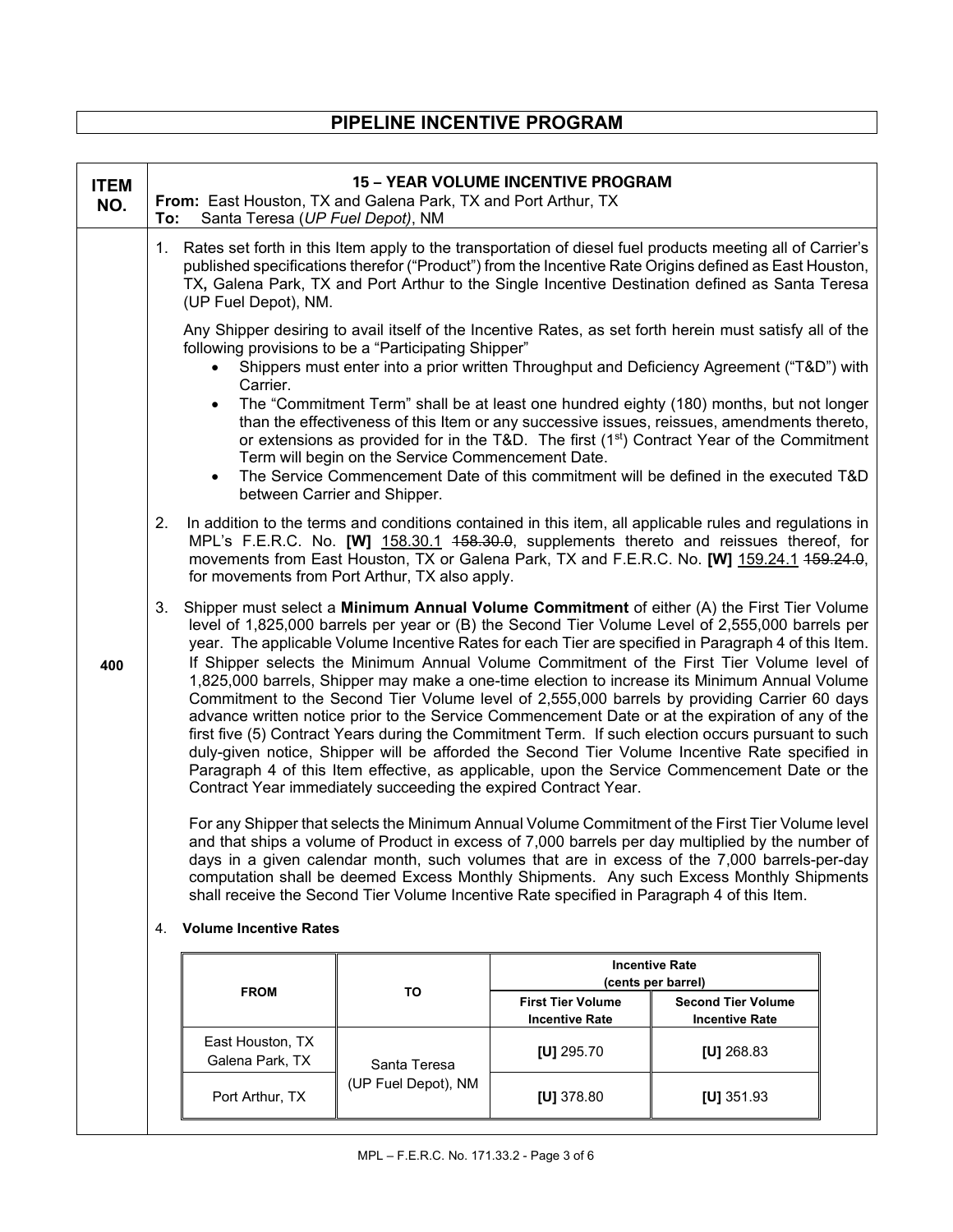| PIPELINE INCENTIVE PROGRAM |                                                                                                                                                                                                                                                                                                                                                                                                                                                                                                                                                                                                                                                                                                                                                                                                                                                                                                                                                                                                                                                                                                                                                                                                                                                                                                                                                                                                                                                                                                                                                                                                                                                                                                                                                                                                                                                                                                                                                                                                                                                                                                                                                                                                                                                                                                                                                                                                                       |  |  |
|----------------------------|-----------------------------------------------------------------------------------------------------------------------------------------------------------------------------------------------------------------------------------------------------------------------------------------------------------------------------------------------------------------------------------------------------------------------------------------------------------------------------------------------------------------------------------------------------------------------------------------------------------------------------------------------------------------------------------------------------------------------------------------------------------------------------------------------------------------------------------------------------------------------------------------------------------------------------------------------------------------------------------------------------------------------------------------------------------------------------------------------------------------------------------------------------------------------------------------------------------------------------------------------------------------------------------------------------------------------------------------------------------------------------------------------------------------------------------------------------------------------------------------------------------------------------------------------------------------------------------------------------------------------------------------------------------------------------------------------------------------------------------------------------------------------------------------------------------------------------------------------------------------------------------------------------------------------------------------------------------------------------------------------------------------------------------------------------------------------------------------------------------------------------------------------------------------------------------------------------------------------------------------------------------------------------------------------------------------------------------------------------------------------------------------------------------------------|--|--|
|                            |                                                                                                                                                                                                                                                                                                                                                                                                                                                                                                                                                                                                                                                                                                                                                                                                                                                                                                                                                                                                                                                                                                                                                                                                                                                                                                                                                                                                                                                                                                                                                                                                                                                                                                                                                                                                                                                                                                                                                                                                                                                                                                                                                                                                                                                                                                                                                                                                                       |  |  |
| <b>ITEM</b><br>NO.         | 15 - YEAR VOLUME INCENTIVE PROGRAM (continued)<br>From: East Houston, TX and Galena Park, TX and Port Arthur, TX<br>Santa Teresa (UP Fuel Depot), NM<br>To:                                                                                                                                                                                                                                                                                                                                                                                                                                                                                                                                                                                                                                                                                                                                                                                                                                                                                                                                                                                                                                                                                                                                                                                                                                                                                                                                                                                                                                                                                                                                                                                                                                                                                                                                                                                                                                                                                                                                                                                                                                                                                                                                                                                                                                                           |  |  |
|                            | The Volume Incentive Rates from East Houston, TX and Galena Park, TX to Santa Teresa (UP Fuel<br>Depot), NM will automatically escalate beginning on July 1, 2014 and continuing on each anniversary<br>date thereafter for the duration of the Commitment Term, at the rate of two and one-half percent (2.5%)<br>per year.                                                                                                                                                                                                                                                                                                                                                                                                                                                                                                                                                                                                                                                                                                                                                                                                                                                                                                                                                                                                                                                                                                                                                                                                                                                                                                                                                                                                                                                                                                                                                                                                                                                                                                                                                                                                                                                                                                                                                                                                                                                                                          |  |  |
|                            | The Incentive Rate contained herein will only apply to volumes of Product from Shipper's inventory<br>shipped by Shipper, in its name and for its own account, from the Incentive Rate Origins, and delivered<br>at the Incentive Destination from Shipper's inventory during the Commitment Term.                                                                                                                                                                                                                                                                                                                                                                                                                                                                                                                                                                                                                                                                                                                                                                                                                                                                                                                                                                                                                                                                                                                                                                                                                                                                                                                                                                                                                                                                                                                                                                                                                                                                                                                                                                                                                                                                                                                                                                                                                                                                                                                    |  |  |
|                            | 5. Carrier will invoice the Shipper at the rates set out in Paragraph 4 of this item, at the time of<br>shipment. Shipper will bear all other applicable charges in MPL's F.E.R.C. No. [W] 158.30.1<br>458.30.0, supplements thereto and reissues thereof for movements from East Houston, TX or<br>Galena Park, TX. Shipper will bear all other applicable charges in MPL's F.E.R.C. No. [W] 159.24.1<br>459.24.0, supplements thereto and reissues thereof for movements from Port Arthur, TX.                                                                                                                                                                                                                                                                                                                                                                                                                                                                                                                                                                                                                                                                                                                                                                                                                                                                                                                                                                                                                                                                                                                                                                                                                                                                                                                                                                                                                                                                                                                                                                                                                                                                                                                                                                                                                                                                                                                      |  |  |
| 400<br>cont'd              | 6. If at the end of any Contract Year, the Shipper has not met the defined Minimum Annual Volume<br>Commitment, Shipper will pay a deficiency equal to the difference between its defined Minimum<br>Annual Volume Commitment and the actual volume of Product duly-nominated and delivered for<br>shipment at the Incentive Rate Origins and Carrier's Origins* defined in Item 200, F,E.R.C. No.<br>[W] 161.49.1 464.48.0, any supplements thereto and reissues thereof, during the applicable<br>Contract Year multiplied by the First Tier Volume Incentive rate from East Houston, TX and/or<br>Galena Park, TX defined in Paragraph 4 of this item. Such a "Deficiency Payment" will be treated<br>as a prepayment and the Shipper will be credited for prepaid transportation, on a dollar for dollar<br>basis, toward the Shipper's payment obligations for its shipments of certain Product volume under<br>this tariff during the immediately-succeeding Contract Year, but only to the extent of such Shipper<br>Product volumes in excess of the volumes delivered by such Shipper over and above its Minimum<br>Annual Volume Commitment for that Contract Year. Additionally, any prepaid transportation<br>accrued by a Shipper in the first Contract Year will be applied, during a twenty-four month period<br>immediately-succeeding the first Contract Year, but only to the extent of such Shipper Product<br>volumes in excess of the volumes delivered by such Shipper over and above its Minimum Annual<br>Volume Commitment for the applicable Contract Year. At the expiration of the Commitment Term,<br>Shipper shall have the immediately-following twelve month period to apply any remaining Prepaid<br>Transportation as a credit against the applicable transportation movement. All remaining Prepaid<br>Transportation that is not applied within the allotted time period shall become sole property of MPL.<br>* Shipper will be given credit against its Minimum Annual Volume Commitment for a Contract Year<br>for each barrel of Product from Shipper's inventory which is shipped on Carrier's pipeline system<br>by Shipper, in its name and for its own account, from Carrier's Origins defined in Item 200, F.E.R.C.<br>No. [W] 161.49.1 461.48.0, any supplements thereto and reissues thereof, and delivered at the<br>Incentive Destination during such Contract Year. |  |  |
|                            | Carrier shall not be obligated during any one calendar month to receive for shipment from a Shipper<br>7.<br>more than one hundred twenty-five percent (125%) of the prorated monthly Minimum Annual                                                                                                                                                                                                                                                                                                                                                                                                                                                                                                                                                                                                                                                                                                                                                                                                                                                                                                                                                                                                                                                                                                                                                                                                                                                                                                                                                                                                                                                                                                                                                                                                                                                                                                                                                                                                                                                                                                                                                                                                                                                                                                                                                                                                                  |  |  |

Volume Commitment for that Shipper, as defined in Paragraph 3.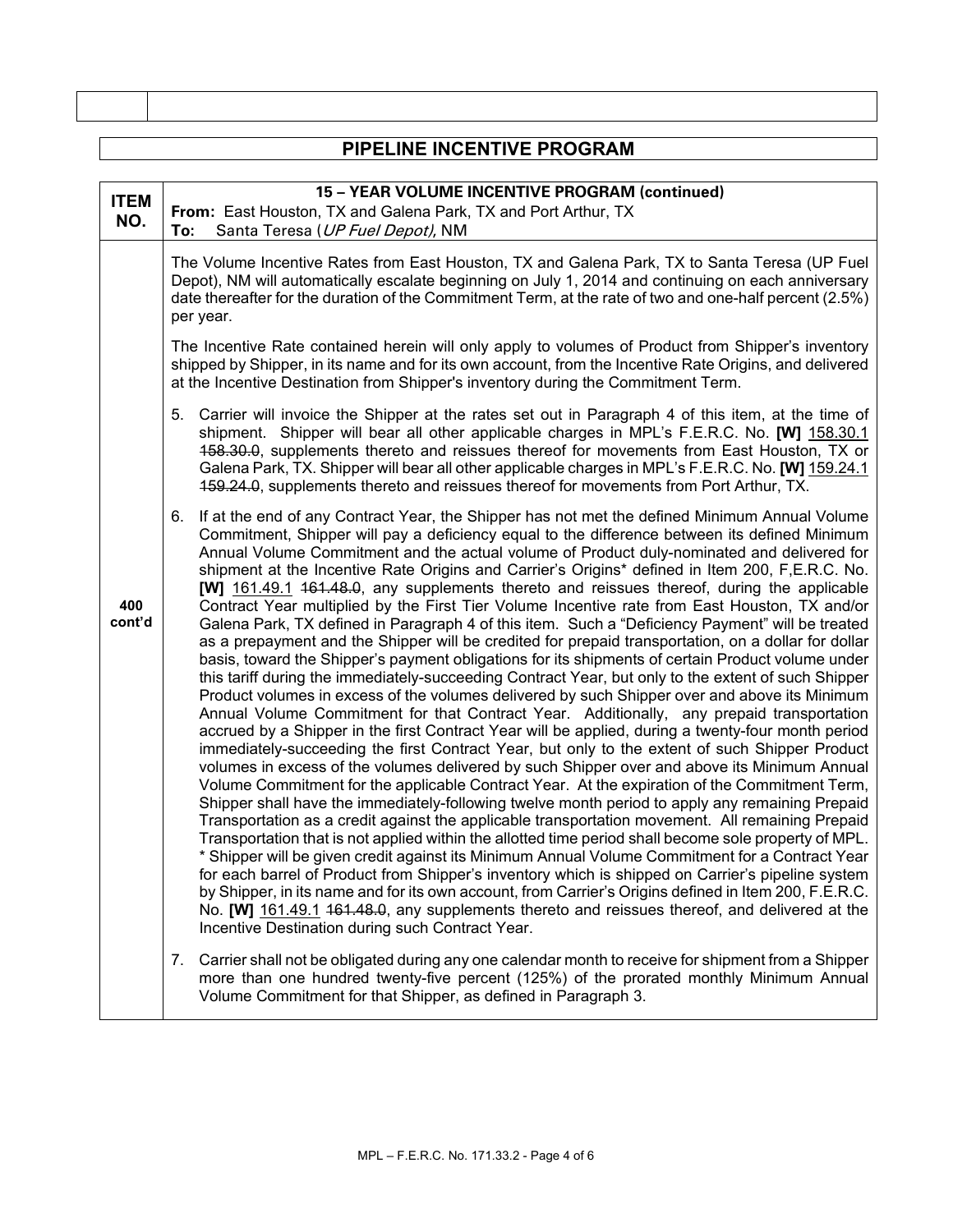|                    | FIFLLINL INGLINITYL FROGRAM                                                                                                                                                                                                                                                                                                                                          |                                                                                                                                                                                                                                                                                                                                                                                                                                                                                                                                                                                                                                                                                                                                                                                                                                                                                                                                                                                                                                                                                                                                                                                                                                                                                                                                                                                                                                                                |  |  |
|--------------------|----------------------------------------------------------------------------------------------------------------------------------------------------------------------------------------------------------------------------------------------------------------------------------------------------------------------------------------------------------------------|----------------------------------------------------------------------------------------------------------------------------------------------------------------------------------------------------------------------------------------------------------------------------------------------------------------------------------------------------------------------------------------------------------------------------------------------------------------------------------------------------------------------------------------------------------------------------------------------------------------------------------------------------------------------------------------------------------------------------------------------------------------------------------------------------------------------------------------------------------------------------------------------------------------------------------------------------------------------------------------------------------------------------------------------------------------------------------------------------------------------------------------------------------------------------------------------------------------------------------------------------------------------------------------------------------------------------------------------------------------------------------------------------------------------------------------------------------------|--|--|
|                    |                                                                                                                                                                                                                                                                                                                                                                      |                                                                                                                                                                                                                                                                                                                                                                                                                                                                                                                                                                                                                                                                                                                                                                                                                                                                                                                                                                                                                                                                                                                                                                                                                                                                                                                                                                                                                                                                |  |  |
| <b>ITEM</b><br>NO. | From: Stanton Station, TX<br>To:<br>County), NM and El Paso-MPL, TX (El Paso County) 2                                                                                                                                                                                                                                                                               | <b>10-YEAR VOLUME INCENTIVE PROGRAM</b><br>SFPP, LP (Kinder Morgan Pipe Line) El Paso, TX (El Paso County), Albuquerque Station (Bernalillo                                                                                                                                                                                                                                                                                                                                                                                                                                                                                                                                                                                                                                                                                                                                                                                                                                                                                                                                                                                                                                                                                                                                                                                                                                                                                                                    |  |  |
|                    | 1. Origin and Destinations<br>Rates set forth in this Item apply to deliveries of Petroleum Products from the Incentive Origin<br>defined as Stanton Station, TX to the Incentive Destinations defined as SFPP, LP (Kinder Morgan<br>Pipe Line) El Paso, TX (El Paso County), Albuquerque Station (Bernalillo County), NM and El<br>Paso-MPL, TX (El Paso County) 2. |                                                                                                                                                                                                                                                                                                                                                                                                                                                                                                                                                                                                                                                                                                                                                                                                                                                                                                                                                                                                                                                                                                                                                                                                                                                                                                                                                                                                                                                                |  |  |
|                    | <b>Throughput Commitment</b><br>2.<br>Any shipper desiring to participate in the Ten-Year Volume Incentive Program, as set forth herein,<br>must satisfy all of the following provisions to be a "Participating Shipper".                                                                                                                                            |                                                                                                                                                                                                                                                                                                                                                                                                                                                                                                                                                                                                                                                                                                                                                                                                                                                                                                                                                                                                                                                                                                                                                                                                                                                                                                                                                                                                                                                                |  |  |
| 450                | $\bullet$<br>$\bullet$<br>or any successive issues, reissues and amendments thereto.<br>$\bullet$                                                                                                                                                                                                                                                                    | A Participating Shipper must have entered into a prior written Volume Incentive Agreement<br>with Carrier. The Volume Incentive Agreement shall contain additional terms, including without<br>limitation treatment of deficiencies and conditions for reductions of the Volume Commitment.<br>The Commitment Term of this program will be ten (10) years with up to two additional five-year<br>extensions and will begin on the commencement of the Commitment Term, as established<br>pursuant to the Volume Incentive Agreement, but not longer than the effectiveness of this Item<br>The Participating Shipper agrees to ship and ultimately deliver, on a ratable basis, as Inventory<br>Owner 2,920,000 Barrels of Petroleum Product each Contract Year (the "Volume<br>Commitment") over the Commitment Term from the Incentive Origin, Stanton Station, TX to<br>the Incentive Destinations of SFPP, LP (Kinder Morgan Pipe Line) El Paso, TX (El Paso<br>County), Albuquerque Station (Bernalillo County), NM and El Paso-MPL, TX (El Paso County)<br>2. Additionally, any volumes that Participating Shipper ships and delivers, as Inventory Owner,<br>from the Incentive Origin to Carrier's Odessa, TX destination or any future Carrier Midland, TX<br>destination (each an alternate delivery point) which Participating Shipper paid a non-incentive<br>tariff rate will count toward the annual Volume Commitment during the Contract Year. |  |  |
|                    | <b>Incentive Rates</b><br>3.                                                                                                                                                                                                                                                                                                                                         |                                                                                                                                                                                                                                                                                                                                                                                                                                                                                                                                                                                                                                                                                                                                                                                                                                                                                                                                                                                                                                                                                                                                                                                                                                                                                                                                                                                                                                                                |  |  |
|                    | <b>INCENTIVE RATE</b>                                                                                                                                                                                                                                                                                                                                                |                                                                                                                                                                                                                                                                                                                                                                                                                                                                                                                                                                                                                                                                                                                                                                                                                                                                                                                                                                                                                                                                                                                                                                                                                                                                                                                                                                                                                                                                |  |  |
|                    | (Rates in cents per barrel)                                                                                                                                                                                                                                                                                                                                          | All Rates are for pipeline transportation only                                                                                                                                                                                                                                                                                                                                                                                                                                                                                                                                                                                                                                                                                                                                                                                                                                                                                                                                                                                                                                                                                                                                                                                                                                                                                                                                                                                                                 |  |  |
|                    | <b>FROM</b><br>TO                                                                                                                                                                                                                                                                                                                                                    | Incentive Rate<br>(cents per barrel)                                                                                                                                                                                                                                                                                                                                                                                                                                                                                                                                                                                                                                                                                                                                                                                                                                                                                                                                                                                                                                                                                                                                                                                                                                                                                                                                                                                                                           |  |  |
|                    | SFPP, LP (Kinder Morgan Pipe Line)<br>El Paso, TX (El Paso County)                                                                                                                                                                                                                                                                                                   | [U] $136.83$                                                                                                                                                                                                                                                                                                                                                                                                                                                                                                                                                                                                                                                                                                                                                                                                                                                                                                                                                                                                                                                                                                                                                                                                                                                                                                                                                                                                                                                   |  |  |
|                    | <b>Stanton Station, TX</b><br>El Paso - MPL, TX (El Paso County) 2                                                                                                                                                                                                                                                                                                   | [U] $136.83$ $\circledcirc$                                                                                                                                                                                                                                                                                                                                                                                                                                                                                                                                                                                                                                                                                                                                                                                                                                                                                                                                                                                                                                                                                                                                                                                                                                                                                                                                                                                                                                    |  |  |
|                    | <b>Albuquerque Station</b><br>Bernalillo County, New Mexico                                                                                                                                                                                                                                                                                                          | [U] $378.58$                                                                                                                                                                                                                                                                                                                                                                                                                                                                                                                                                                                                                                                                                                                                                                                                                                                                                                                                                                                                                                                                                                                                                                                                                                                                                                                                                                                                                                                   |  |  |

**PIPELINE INCENTIVE PROGRAM**

- *Adjustment of the Incentive Rates will be in accordance with the Volume Incentive Agreement*.
- 4. The Incentive Rate will only be applied to volumes shipped and ultimately delivered by the Carrier for Participating Shipper, as Inventory Owner, from the Incentive Origin to the Incentive Destinations, shown in Paragraph 3 for the Contract Year.
- 5. In addition to the terms and conditions contained in this item, all applicable charges, rules and regulations in MPL's F.E.R.C. No. **[W]** 158.30.1 158.30.0 and TX No. 49.19.0, supplements thereto and reissues thereof, shall apply.